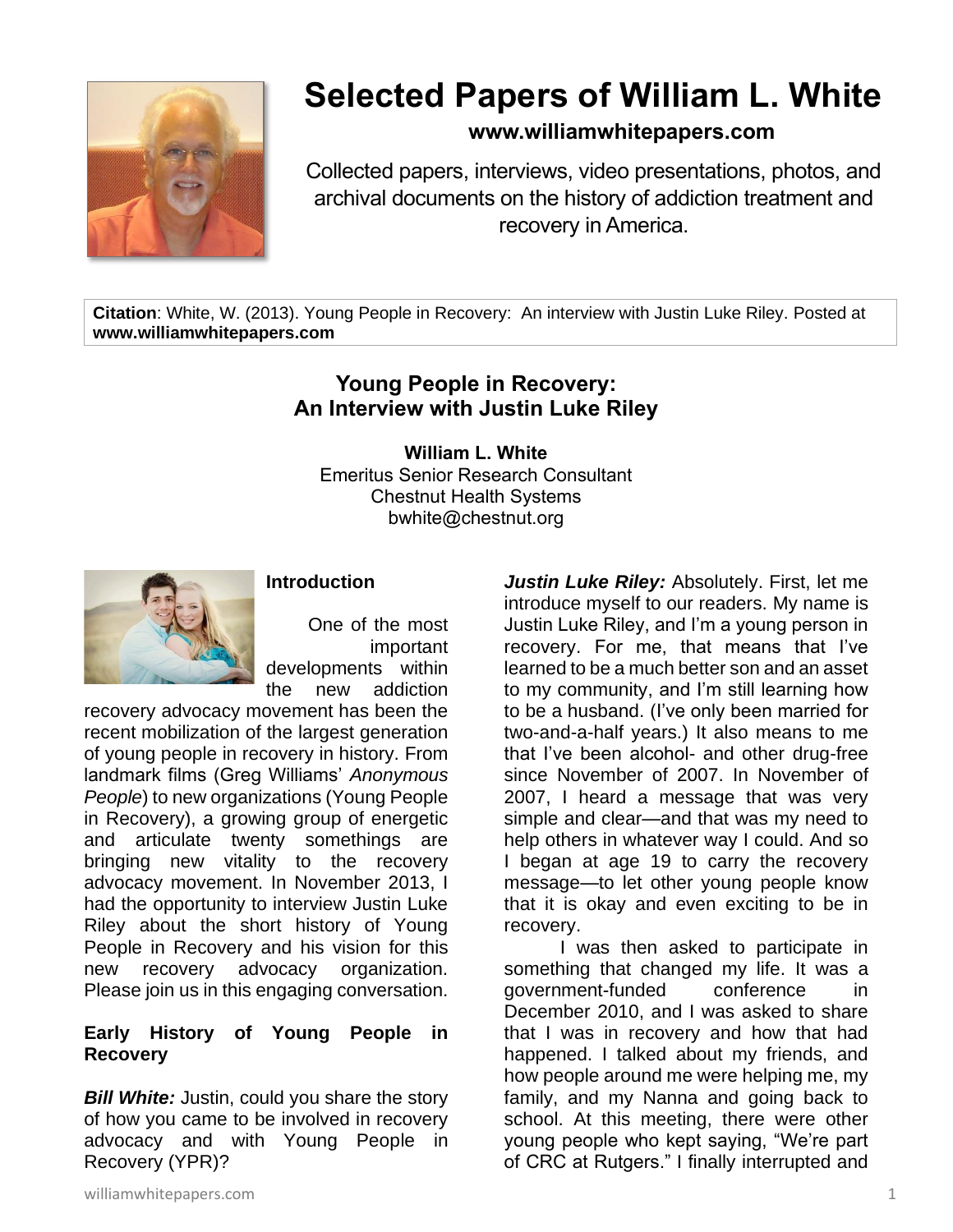said, "I don't know what you mean when you keep saying you're part of CRC. Is that a treatment center? Is that a new AA thing?" And they said, "No, it's a collegiate recovery community. There's a house on Rutgers University that supports us and our journey to recovery. Some of us go to twelve-step meetings. Some of us just learned a different way to live without abusing substances" and so-on-and-so-forth. And I was flabbergasted, Bill. I'd never heard of this. I asked them, "So basically, it's just like Hogwarts for kids like us who need an alternative environment?" And I said, "Your campus not only knows your history, but they're supporting you in your recovery? That's amazing to me."

Those present included Devin Fox, Daniel Turino, Benjamin Shand, Sarah Nerad, Aaron Hoffman, Mike Deagros, and others who would later play important roles in YPR. Young People in Recovery was really birthed out of the sharing that began at that conference and at a follow-up conference held in July 2011.

**Bill White:** What is your recollection of the early vision or hopes of what YPR could achieve?

*Justin Luke Riley:* We had this vision of empowering young people, of carrying a message of hope, not proposing we have the best way to recover, not endorsing a certain kind of recovery, but just lifting up all these great things that we'd experienced and heard about. After those first two meetings, there were frequent conference calls until 11:00 at night because so many of us obviously were either working or going to school. Those first calls were, "Hey, what's happening in your part of the country?" type of exchanges. We finally came up with a vision and a mission statement. And we met again in Bethesda with some outside help to do some strategic planning to formalize ourselves as an organization. So many people believed in us: Faces and Voices of Recovery, the National Recovery Foundation, SAMHSA, and the Stacie Mathewson Foundation.

Our really big vision is a world where all young people in or seeking recovery can achieve their potential in life. And we wanted to be as inclusive as possible—embracing people in traditional 12-step programs to harm reduction programs and everything in between, from SMART Recovery to the All Recovery Meetings that are becoming more popular among young people. We wanted to be supportive of any way a young person could find recovery.

#### **Structure and Financing of YPR**

#### **Bill White:** How is YPR currently structured?

Justin Luke Riley: Young People in Recovery is incorporated in good standing in the state of Colorado. It is governed by an advisory board made of people from coast to coast—some in the addiction recovery field and some who are representatives from foundations or other non-profit organizations. The advisory board meets by conference call each month, at which time the finances and budget are reviewed and plans made for the continuing future of YPR. Our 501(c) 3 status is pending with officers, including a chair and vice-chair of the board of directors and a secretary and treasurer. Like other organizations, we have bylaws and committees.

YPR has three staff members, two of which are coming on in a more full-time capacity in January 2014. These positions include the Vice President of Communication filled by A.J. Senerchia who's been with YPR a little over a year now, and Douglas Rudolph, who's our Chief Public Policy Officer. They're both wonderful leaders who have volunteered thousands of hours to the cause of Young People in Recovery. A.J. makes sure that all chapters know how to recruit volunteers, host a YPR chapter meeting, and manage themselves financially. Doug helps us continue to be aware of all of the rules and the very strict guidelines that distinguish education and advocacy from lobbying. Doug has a meeting with the Office of National Drug Control Policy (ONDCP) at the White House coming up in the next few weeks. We have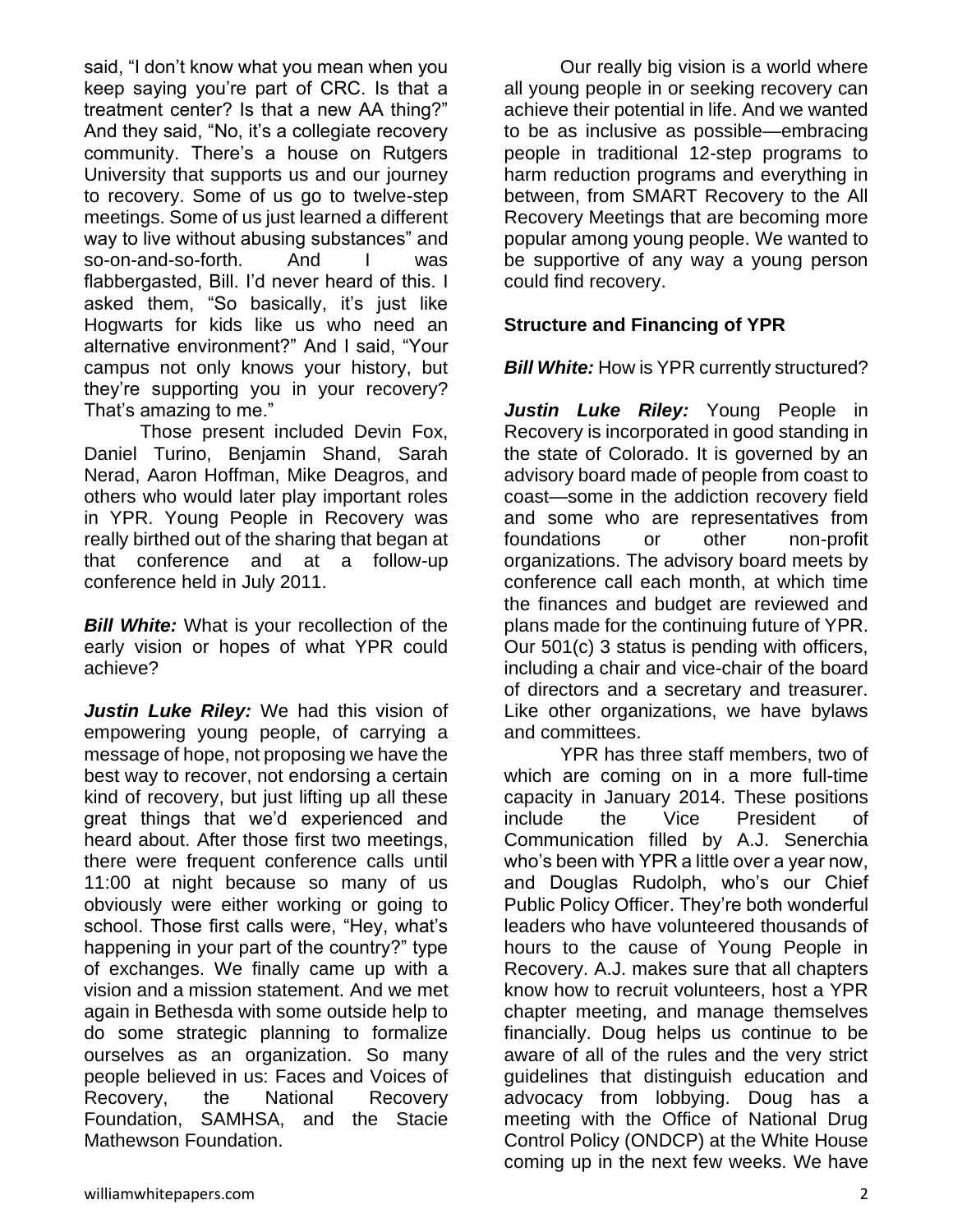worked very closely with ONDCP over the last few years. I'm the President and CEO of Young People in Recovery and was the Chair of the National Leadership Council before we were fully organized as a nonprofit organization. My job is to develop a business model for YPR to assure its sustainability and to meet with the YPR chapters and support them in any way I can.

Another person I would like to mention is Devin Fox. He was the trailblazer who carried YPR on his shoulders in our early days. I can confidently say that without Devin Fox, YPR wouldn't be where it is today and might not even still be here. Devin kept us all together in those early days and solidifies our relationships with key organizations. Mike DeAgro, our current Board Chair, also deserves acknowledgement for bringing YPR to its present level of development.

**Bill White:** How has YPR been financially supported?

*Justin Luke Riley:* The way we've been funded so far is from key partners. SAMHSA paid for us to get together for our early strategic planning and, through Abt Associates, provided the consultants that guided our early organizational efforts. The National Youth Recovery Foundation and Faces and Voices of Recovery both housed us within their umbrella before we became an independent organization. Two foundations—the Bridge Foundation and the Stacie Mathewson Foundation—have supported us. The Stacie Mathewson Foundation is by far the largest financial supporter we have had to date.

#### **YPR Chapters**

**Bill White:** You have referenced state and local chapters of YPR. Could you describe the current state of chapter development?

*Justin Luke Riley:* Yes. We now have more than ten chapters. It's a bit tough pinning this number down because there is no ironclad rule of what it takes to be a chapter. We don't say, "Hey, if you want to have a chapter, it has to have these five ingredients and if it doesn't, then you can't be a chapter." What we have are suggested guidelines of how different chapters have organized themselves and what types of activities they have pursued. Some of our chapters, like the one here in Denver, Colorado, where I live, are promoting collegiate recovery programs and promoting the development of recovery community centers. The Colorado YPR chapter has a facility where chapter meetings, twelve-step meetings, and All Recovery meetings are held. And they provide some peer-based recovery support services through the Access to Recovery program. The major recovery advocacy organization in Colorado, Advocates for Recovery, is also housed at the YPR facility.

In contrast, we have a YPR chapter in Ohio that focuses on sponsoring sober events such as bowling or going to athletic games to help people have a social life in recovery that is not centered around alcohol and drugs. Other chapters have more of a public policy focus. Many of our YPR chapters, such as those in Reno and L.A. focus their efforts on supporting their collegiate recovery programs. At the end of the day, the mission of each chapter is to identify, prioritize, and respond to the recovery support needs of young people in their community. Bill, what that looks like is helping them getting back to college, helping them get jobs, helping them navigate the pre- or post-treatment world, helping them socially integrate and thrive and contribute as a recovering person within the community.

What we've done is turned it all upside down. Rather than having a set program we want everyone to replicate around the country, we are asking local chapters to define what their community needs and then we are supporting them in their efforts to meet those needs. One of the ways we're going to offer that support is to host national leadership conferences every year and develop young leaders in recovery from across the country and give them opportunities to learn from each other. We're going to have young people from diverse cultural settings have the opportunity to be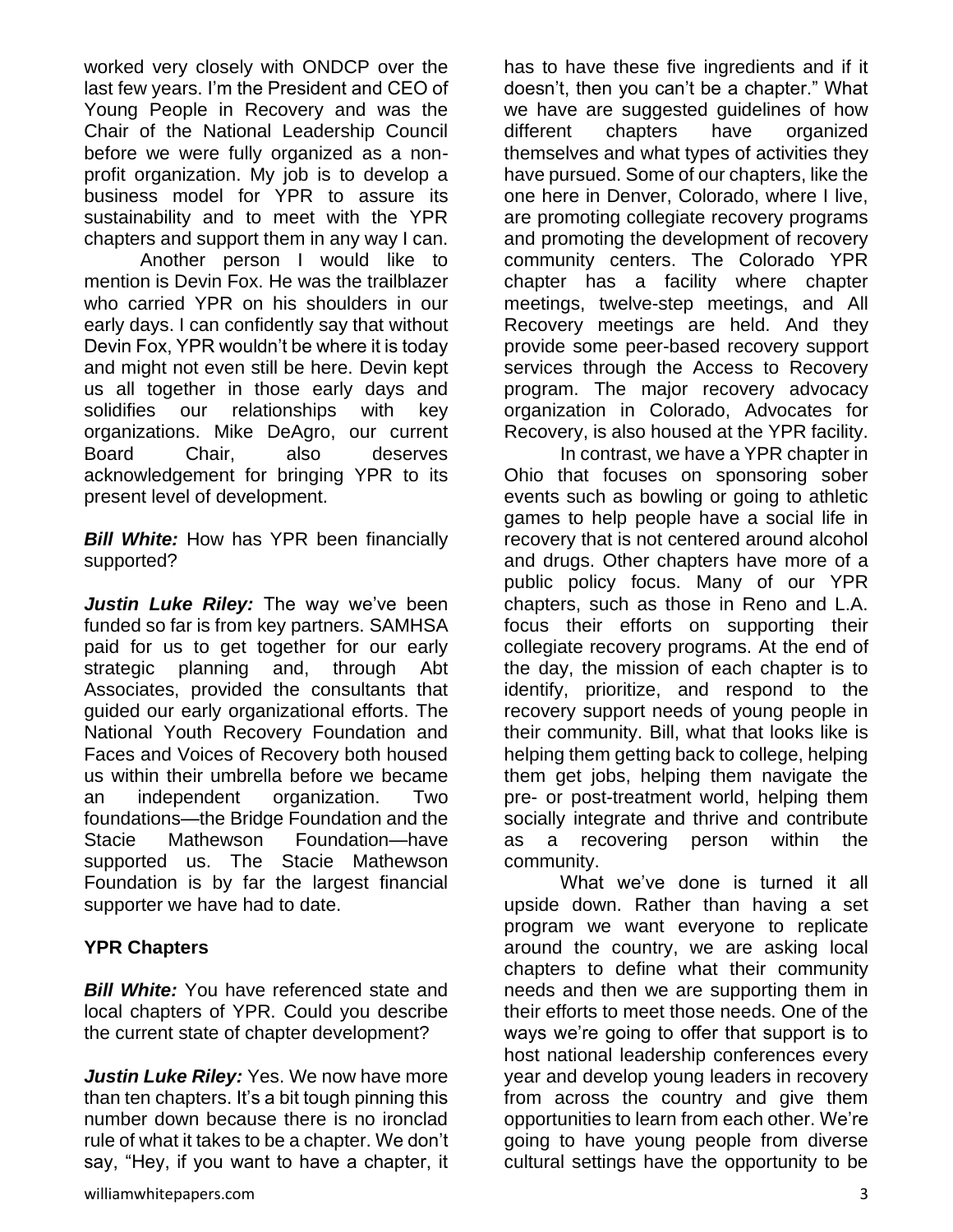nominated to participate in these conferences. We don't want any financial barriers to keep anyone from creating a YPR chapter and participating in these conferences. Instead of our staff flying around everywhere telling everyone what to do, we are going to bring everyone together to share what is working within local communities in terms of recovery support for young people. And we will have some of our key partners, such as Faces and Voices of Recovery, also represented at these meetings. And we are putting money in our national budget to help local YPR chapters seed some of their key activities.

**Bill White:** Justin, what can Young People in Recovery as an organization and young people in recovery bring to shape the future of the larger recovery advocacy movement in the U.S.?

*Justin Luke Riley:* I think we're going to be able to change the way people in our country view addiction and recovery. I know that's a big statement and that this will require a huge culture shift, but I do believe that Young People in Recovery, and not only as an organization, but just what we are doing to mobilize young people as an advocacy force will have this effect. I see the changes in people's faces when I say, "I used to be homeless but today I'm in recovery and I'm married and productive." Young people are going to be able to, through their stories, change the public perception of addiction recovery and mental health recovery.

#### **Personal Reflections**

**Bill White:** What has your involvement in YPR meant to you personally?

*Justin Luke Riley:* I'm 25 years old and I got involved when I was 21. I've lost about 20 of my closest friends due to addiction. Today, I have the sense that part of my destiny is to give people hope and help. My mentor once told me, "One day, you're going to be able to help a lot of people. God made you specifically for that. And you're not perfect and you never will be, but you're going to be

able to influence others and you're going to be able to let people know that there is hope, that there is a solution and you're going to be able to carry that message forward." And he told me very clearly that this isn't about ego. It was about a larger purpose in my life. There's a higher power I choose to call God, and me and God are working together to try to help people. This is not just a social thing or a rite of passage for me. It's about this larger need in the community and a larger purpose in my life related to that need. I know that I have a Batman complex sometimes, but I know that recovery is possible. I mean, my dad was the best man at my wedding. There was a time when my family did not speak to me because of the things that I had done and the destruction I was wreaking in my life. And my dad is in recovery himself now! He lets me tell people. He didn't used to, but then he saw clips from [the film] *Anonymous People* and he called me and he said, "I finally get it." And he said, "If you ever need help telling people that there's a solution, let me know." And so, for me, Bill, it doesn't get more personal than that. Recovery saved my life, my father's life, my family's life, and it's given me a new life. And I saw a lot of lives lost along the way. I know YPR is now saving and changing lives.

#### **Getting Involved**

*Bill White:* Justin, let me ask a final question. How can young people in recovery get involved in YPR or addiction professionals get more information about YPR?

Justin Luke Riley: They can directly e-mail me at [jl.riley21@gmail.com](mailto:jl.riley21@gmail.com) or they can directly e-mail the Vice President of Communication, whose contact information is on our website [\(http://youngpeopleinrecovery.org\)](http://youngpeopleinrecovery.org/), or they can go to our Facebook page [\(https://www.facebook.com/youngpeopleinr](https://www.facebook.com/youngpeopleinrecovery) [ecovery\)](https://www.facebook.com/youngpeopleinrecovery) and message us. If anyone sends us a message, A.J. or myself will call to follow up. We love doing Google Hangouts because we can see each other. So contact us and we'll set up a Google Hangout,